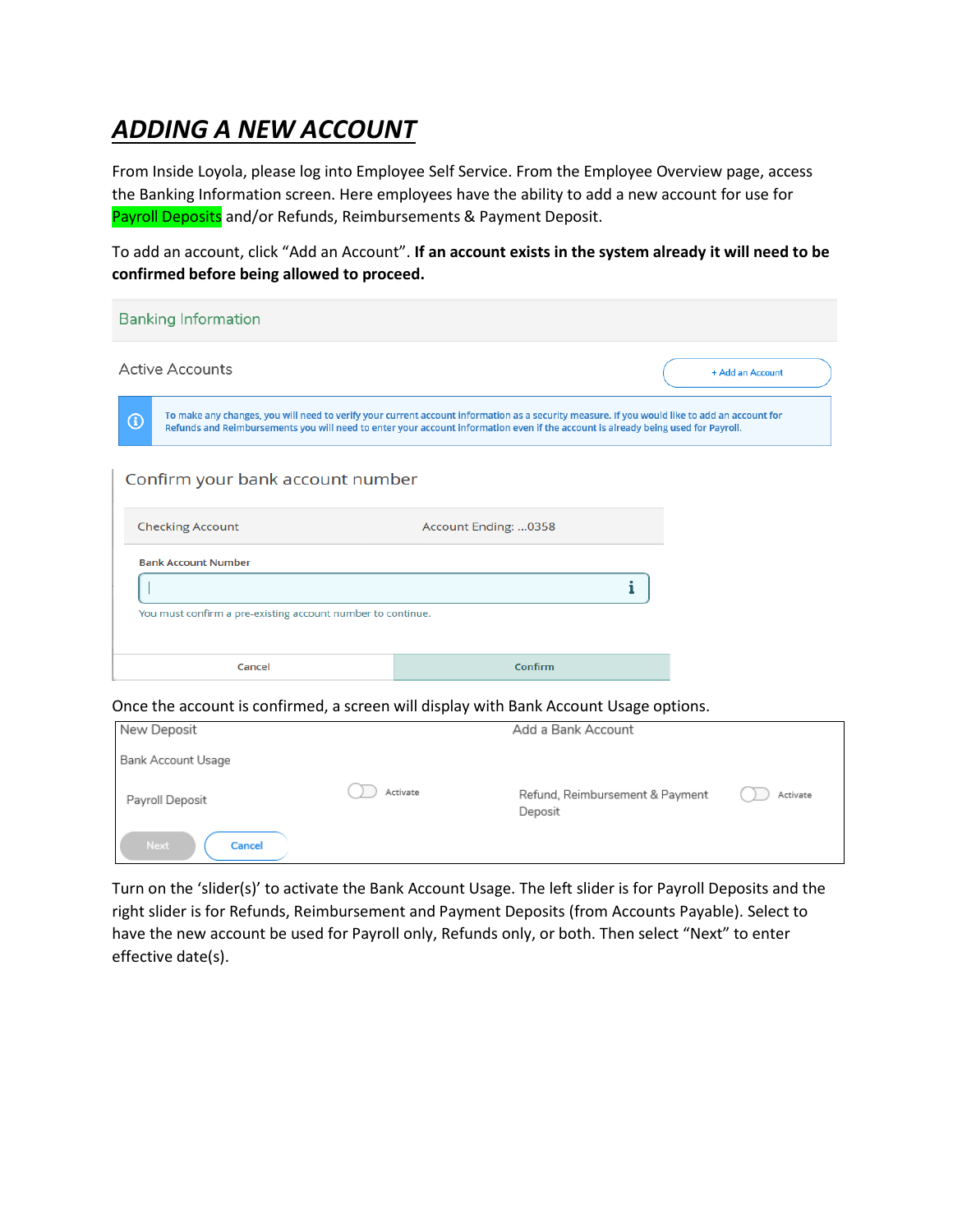| New Deposit                                        |                                                                                                                                                                                                                                                                                                               | Add a Bank Account                      |           |
|----------------------------------------------------|---------------------------------------------------------------------------------------------------------------------------------------------------------------------------------------------------------------------------------------------------------------------------------------------------------------|-----------------------------------------|-----------|
|                                                    |                                                                                                                                                                                                                                                                                                               |                                         |           |
| Bank Account Usage                                 |                                                                                                                                                                                                                                                                                                               |                                         |           |
| Payroll Deposit                                    | Activate                                                                                                                                                                                                                                                                                                      | Refund, Reimbursement & Payment Deposit | Activate  |
| <b>Effective Date</b>                              | 5/31/2019                                                                                                                                                                                                                                                                                                     | <b>Effective Date</b>                   | 5/31/2019 |
| <b>End Date</b>                                    | No end date<br>$\bigcap$ End on:<br>M/d/yyyy                                                                                                                                                                                                                                                                  |                                         |           |
| $\circ$                                            | If you make a change to your Payroll Direct Deposit account, the change will take effect within 7 business days. If<br>you need to end the Direct Deposit to an account due to fraud or account closure, please contact the Payroll<br>Department immediately at x1349 or x2622 or email: payroll@loyola.edu. |                                         |           |
| Deposit Details                                    |                                                                                                                                                                                                                                                                                                               |                                         |           |
| Select the amount of your paycheck to be deposited |                                                                                                                                                                                                                                                                                                               |                                         |           |
| Entire Balance<br>Specific Amount                  |                                                                                                                                                                                                                                                                                                               |                                         |           |
| <b>Remaining Balance</b>                           |                                                                                                                                                                                                                                                                                                               |                                         |           |

Each deposit type has an effective date field to be entered. The payroll direct deposit side also has a field for an end date or "no end date" for continuous use.

Under Deposit Details you select if the new account will have the entire net pay deposited, a specific amount, or the remaining balance after other deposit amounts are allocated.

For Refunds, Reimbursements & Payment deposits only one account can be used (no allocation). Any account that is currently active will be replaced when a new account is added.

Once all items on the screen have been completed, click "Next" to proceed with the entry of the account information.

| <b>Edit Bank Account Details</b> |         |
|----------------------------------|---------|
| New Account                      |         |
| Account Nickname                 |         |
| New Account                      |         |
| Country of Bank                  |         |
| <b>United States</b>             |         |
| Routing Number *                 |         |
|                                  | $\odot$ |
| View sample check image (0)      |         |
| Bank Account Number *            |         |
|                                  | $\odot$ |
| View sample check image (0)      |         |
| Re-enter Bank Account Number *   |         |
|                                  | $\odot$ |
| View sample check image (6)      |         |
| <b>Account Type</b>              |         |
| Checking                         |         |